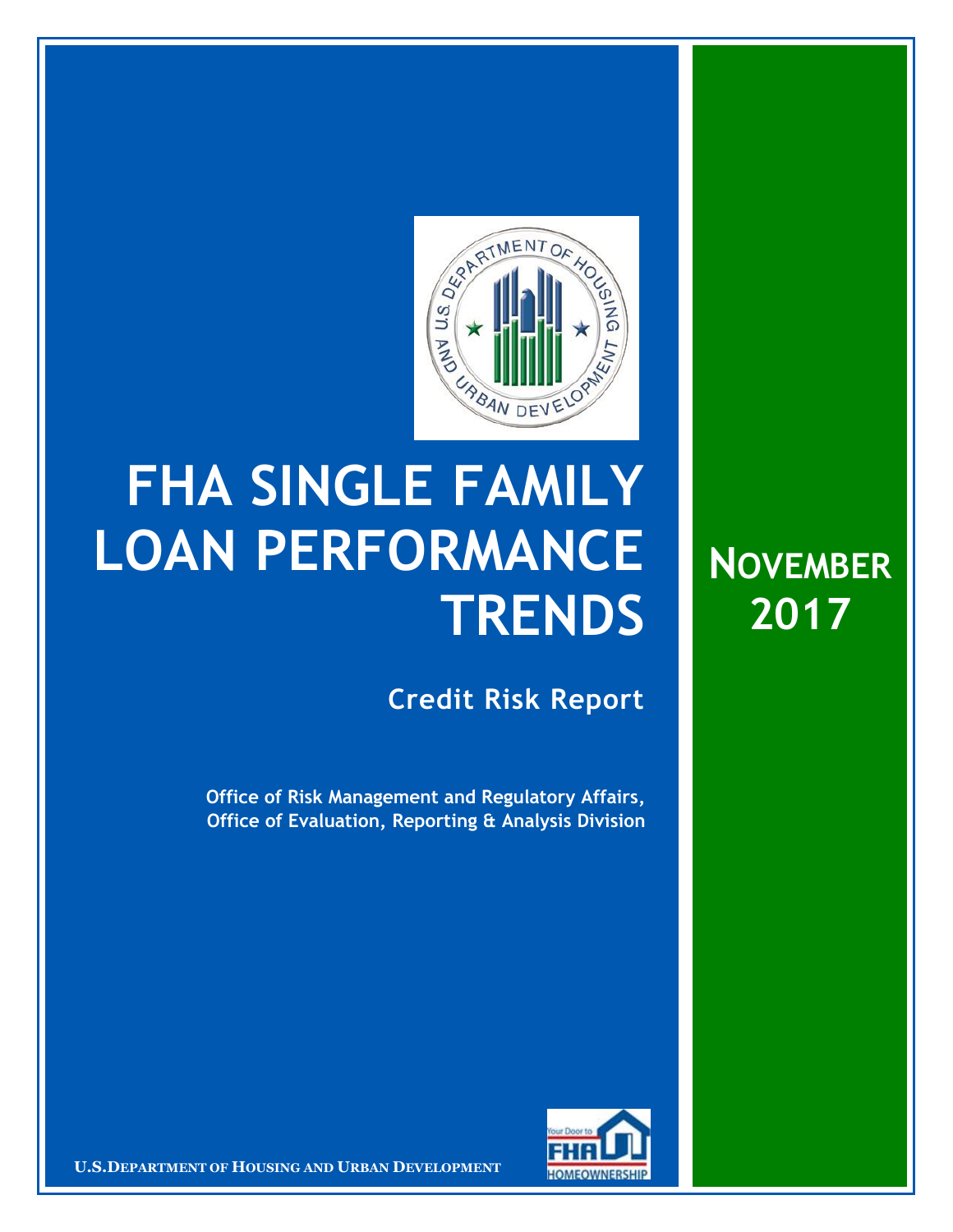## Table of Contents

## Table of Figures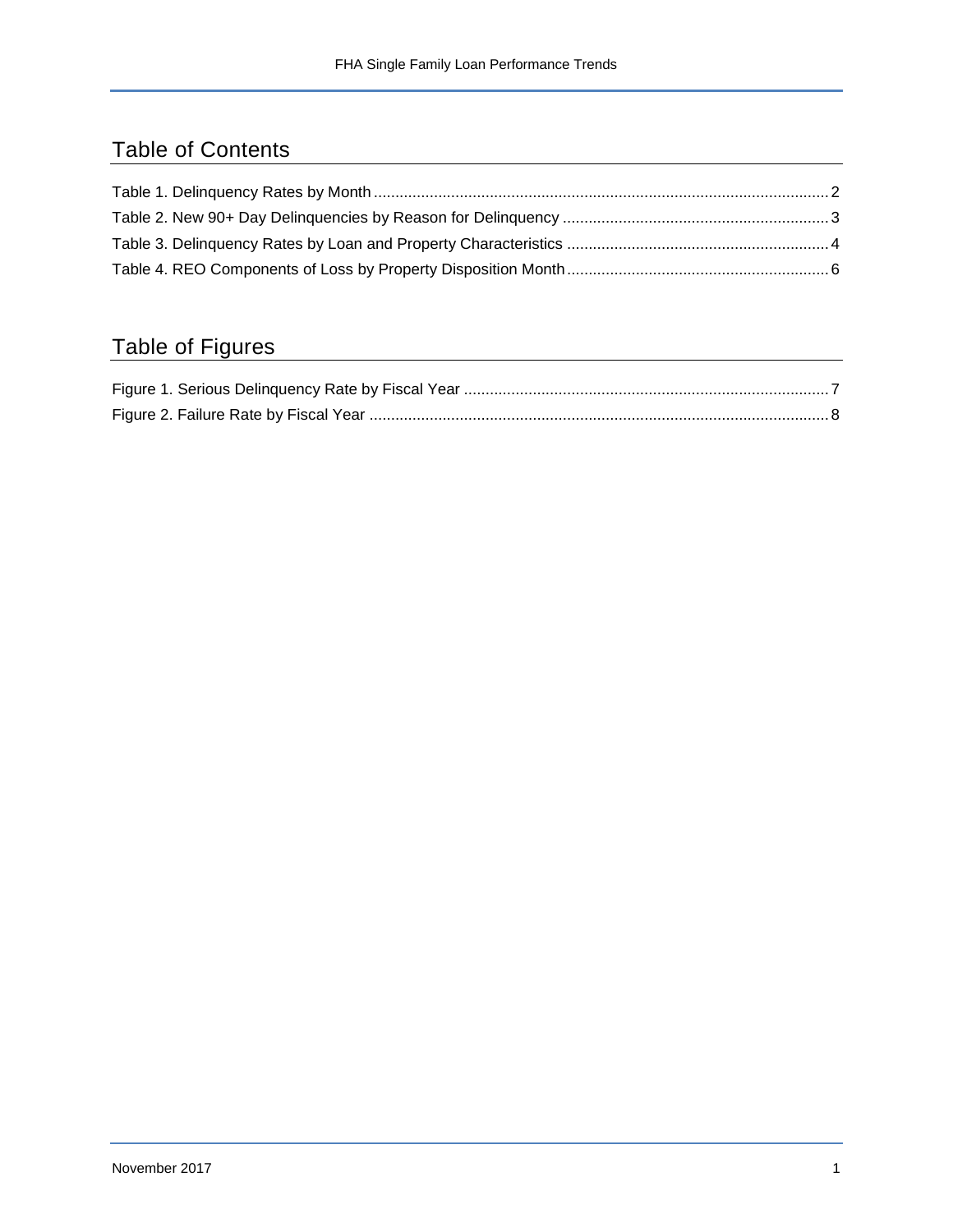<span id="page-2-0"></span>

|          | Active<br>Insurance in |        | Delinquency Rates <sup>a</sup> (%) |                                | Exceptions <sup>b</sup> (%) | Serious    |                       |
|----------|------------------------|--------|------------------------------------|--------------------------------|-----------------------------|------------|-----------------------|
|          | Force                  |        |                                    |                                | In.                         | In.        | Delinquency           |
| Month    | (EOM)                  | 30-day | 60-day                             | 90-day                         | Foreclosure                 | Bankruptcy | Rate <sup>c</sup> (%) |
|          |                        |        |                                    | <b>Non-Seasonally Adjusted</b> |                             |            |                       |
| Nov 2016 | 7,839,269              | 4.74   | 1.64                               | 2.62                           | 1.46                        | 0.86       | 4.94                  |
| Dec      | 7,842,834              | 5.04   | 1.69                               | 2.67                           | 1.46                        | 0.87       | 4.99                  |
| Jan 2017 | 7,877,094              | 4.66   | 1.63                               | 2.62                           | 1.47                        | 0.87       | 4.97                  |
| Feb      | 7,891,926              | 4.44   | 1.47                               | 2.49                           | 1.46                        | 0.86       | 4.81                  |
| Mar      | 7,904,390              | 3.68   | 1.23                               | 2.21                           | 1.47                        | 0.86       | 4.54                  |
| Apr      | 7,917,975              | 4.63   | 1.32                               | 2.17                           | 1.44                        | 0.86       | 4.47                  |
| May      | 7,934,510              | 4.32   | 1.37                               | 2.09                           | 1.41                        | 0.86       | 4.36                  |
| Jun      | 7,950,029              | 4.37   | 1.39                               | 2.07                           | 1.37                        | 0.85       | 4.28                  |
| Jul      | 7,962,527              | 4.51   | 1.44                               | 2.08                           | 1.30                        | 0.82       | 4.20                  |
| Aug      | 7,973,604              | 4.64   | 1.52                               | 2.13                           | 1.30                        | 0.81       | 4.24                  |
| Sep      | 7,982,070              | 5.77   | 1.70                               | 2.36                           | 1.19                        | 0.77       | 4.32                  |
| Oct      | 7,986,663              | 5.53   | 2.11                               | 2.46                           | 1.18                        | 0.78       | 4.42                  |
| Nov      | 7,988,634              | 5.22   | 2.22                               | 2.88                           | 1.16                        | 0.79       | 4.83                  |
|          |                        |        |                                    | <b>Seasonally Adjusted</b>     |                             |            |                       |
| Nov 2016 | 7,839,269              | 4.47   | 1.52                               | 2.46                           | 1.48                        | 0.82       | 4.76                  |
| Dec      | 7,842,834              | 4.67   | 1.51                               | 2.45                           | 1.46                        | 0.83       | 4.74                  |
| Jan 2017 | 7,877,094              | 4.45   | 1.45                               | 2.34                           | 1.45                        | 0.85       | 4.64                  |
| Feb      | 7,891,926              | 4.77   | 1.59                               | 2.35                           | 1.43                        | 0.85       | 4.64                  |
| Mar      | 7,904,390              | 4.27   | 1.42                               | 2.28                           | 1.43                        | 0.87       | 4.58                  |
| Apr      | 7,917,975              | 5.04   | 1.52                               | 2.26                           | 1.44                        | 0.86       | 4.56                  |
| May      | 7,934,510              | 4.48   | 1.49                               | 2.15                           | 1.43                        | 0.87       | 4.46                  |
| Jun      | 7,950,029              | 4.39   | 1.44                               | 2.15                           | 1.37                        | 0.84       | 4.36                  |
| Jul      | 7,962,527              | 4.50   | 1.45                               | 2.19                           | 1.30                        | 0.82       | 4.31                  |
| Aug      | 7,973,604              | 4.48   | 1.48                               | 2.18                           | 1.31                        | 0.81       | 4.31                  |
| Sep      | 7,982,070              | 5.56   | 1.61                               | 2.36                           | 1.21                        | 0.77       | 4.34                  |
| Oct      | 7,986,663              | 5.37   | 1.98                               | 2.44                           | 1.20                        | 0.77       | 4.41                  |
| Nov      | 7,988,634              | 4.76   | 2.00                               | 2.76                           | 1.17                        | 0.78       | 4.71                  |

|  | Table 1. Delinquency Rates by Month |  |  |
|--|-------------------------------------|--|--|
|--|-------------------------------------|--|--|

EOM = end of month.

a The 90-day category includes all loans that are at least 3 months delinquent excluding those loans in foreclosure or bankruptcy processing. Included in the delinquency counts are loans under active consideration for loss mitigation foreclosure avoidance.

**bExceptions are counted separately from delinquencies, regardless of the length of the delinquency period.** 

<sup>c</sup> Serious delinquency rates are the sum of 90-day delinquencies plus in-foreclosures and in-bankruptcies.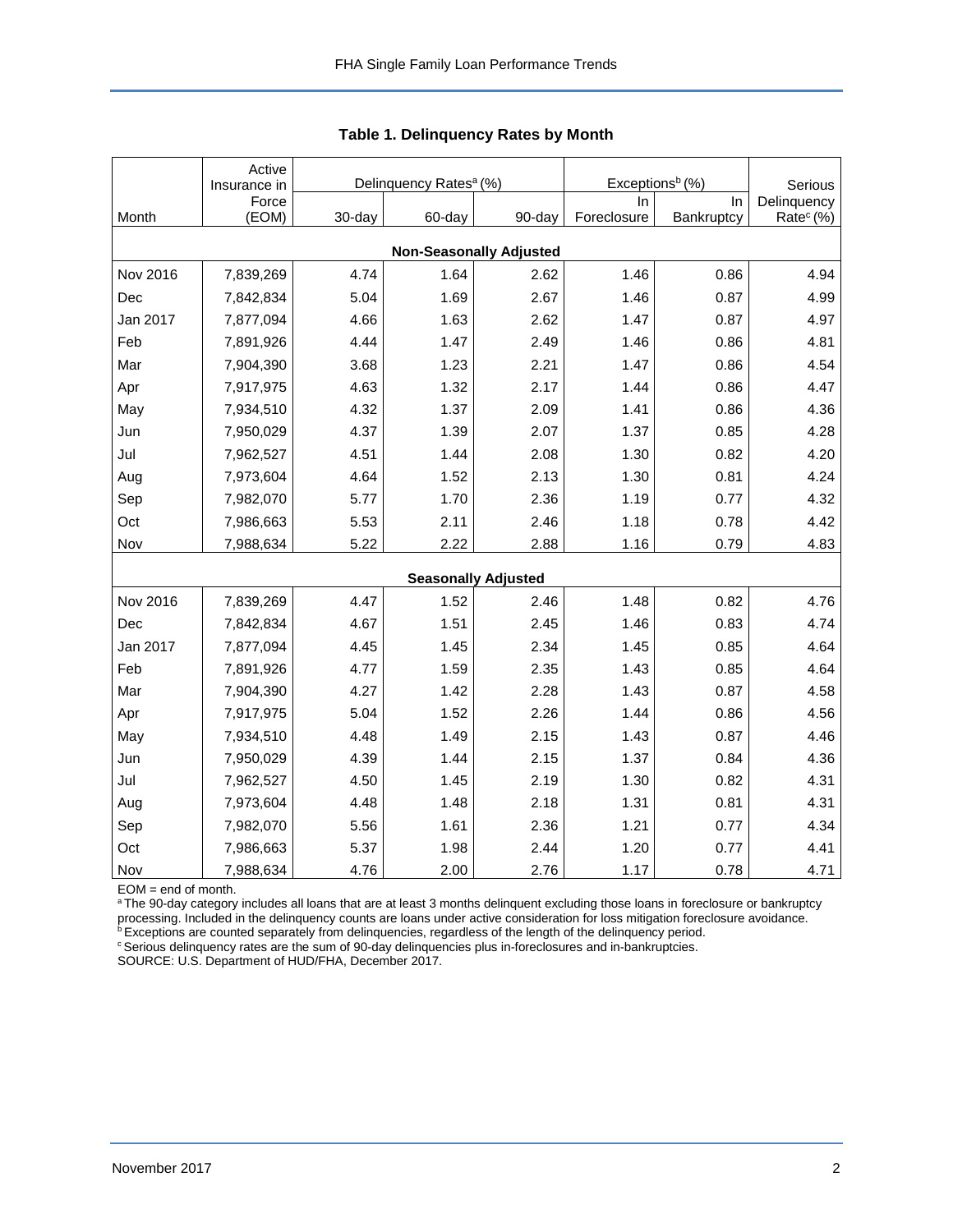|                                   |                              | Share by Reason for Delinquency (%) |            |                          |                                     |                                |               |                    |  |  |  |
|-----------------------------------|------------------------------|-------------------------------------|------------|--------------------------|-------------------------------------|--------------------------------|---------------|--------------------|--|--|--|
|                                   |                              |                                     |            |                          | Death or<br>Illness of<br>Principal |                                |               |                    |  |  |  |
| <b>Fiscal Year</b><br>and Quarter | New 90+ Day<br>Delinquencies | Reduction<br>of Income              | Unemployed | Excessive<br>Obligations | <b>Borrower</b><br>or Family        | Marital<br><b>Difficulties</b> | No<br>Contact | Other <sup>a</sup> |  |  |  |
| 2011 Q1                           | 133,709                      | 37.72                               | 9.66       | 16.38                    | 9.50                                | 4.59                           | 12.92         | 9.24               |  |  |  |
| 2011 Q2                           | 117,906                      | 37.32                               | 10.23      | 16.08                    | 10.13                               | 4.52                           | 12.03         | 9.68               |  |  |  |
| 2011 Q3                           | 99,256                       | 36.67                               | 10.41      | 16.46                    | 10.65                               | 4.87                           | 10.81         | 10.12              |  |  |  |
| 2011 Q4                           | 133,827                      | 37.30                               | 10.23      | 17.49                    | 10.94                               | 4.76                           | 9.41          | 9.88               |  |  |  |
| 2012 Q1                           | 158,091                      | 36.53                               | 9.46       | 19.14                    | 11.08                               | 4.50                           | 9.28          | 10.00              |  |  |  |
| 2012 Q2                           | 114,762                      | 37.12                               | 9.99       | 17.60                    | 11.35                               | 4.75                           | 8.59          | 10.60              |  |  |  |
| 2012 Q3                           | 101,467                      | 36.77                               | 9.72       | 17.53                    | 11.68                               | 4.97                           | 8.40          | 10.94              |  |  |  |
| 2012 Q4                           | 125,200                      | 36.76                               | 9.50       | 18.06                    | 11.85                               | 4.64                           | 8.16          | 11.03              |  |  |  |
| 2013 Q1                           | 124,359                      | 36.17                               | 8.99       | 18.45                    | 12.00                               | 4.64                           | 8.24          | 11.50              |  |  |  |
| 2013 Q2                           | 104,165                      | 35.79                               | 8.81       | 18.01                    | 12.22                               | 4.52                           | 8.21          | 12.45              |  |  |  |
| 2013 Q3                           | 86,810                       | 35.92                               | 8.27       | 18.07                    | 12.35                               | 4.59                           | 8.51          | 12.29              |  |  |  |
| 2013 Q4                           | 105,090                      | 36.28                               | 8.29       | 19.06                    | 12.37                               | 4.57                           | 8.77          | 10.66              |  |  |  |
| 2014 Q1                           | 112,099                      | 35.30                               | 7.93       | 20.43                    | 12.15                               | 4.46                           | 9.23          | 10.50              |  |  |  |
| 2014 Q2                           | 93,183                       | 34.70                               | 8.04       | 19.62                    | 11.79                               | 4.32                           | 10.73         | 10.80              |  |  |  |
| 2014 Q3                           | 80,881                       | 33.20                               | 7.92       | 19.88                    | 12.26                               | 4.36                           | 11.34         | 11.05              |  |  |  |
| 2014 Q4                           | 101,850                      | 32.42                               | 7.52       | 20.91                    | 12.61                               | 4.41                           | 11.46         | 10.67              |  |  |  |
| 2015 Q1                           | 106,665                      | 31.69                               | 6.98       | 21.94                    | 12.70                               | 4.22                           | 11.69         | 10.78              |  |  |  |
| 2015 Q2                           | 82,866                       | 32.09                               | 7.13       | 21.59                    | 12.56                               | 4.19                           | 11.52         | 10.92              |  |  |  |
| 2015 Q3                           | 71,869                       | 30.76                               | 6.66       | 21.32                    | 12.67                               | 4.23                           | 13.12         | 11.24              |  |  |  |
| 2015 Q4                           | 88,263                       | 30.47                               | 6.62       | 22.16                    | 12.70                               | 3.98                           | 12.17         | 11.90              |  |  |  |
| 2016 Q1                           | 92,607                       | 30.53                               | 6.48       | 22.51                    | 12.94                               | 4.04                           | 11.36         | 12.15              |  |  |  |
| 2016 Q2                           | 78,978                       | 30.04                               | 6.80       | 22.75                    | 12.77                               | 3.91                           | 11.89         | 11.84              |  |  |  |
| 2016 Q3                           | 66,500                       | 30.64                               | 6.89       | 23.13                    | 13.28                               | 4.14                           | 10.73         | 11.20              |  |  |  |
| 2016 Q4                           | 85,289                       | 31.43                               | 7.27       | 23.74                    | 13.13                               | 4.01                           | 9.64          | 10.79              |  |  |  |
| 2017 Q1                           | 94,958                       | 30.68                               | 7.16       | 24.11                    | 13.04                               | 3.74                           | 9.33          | 11.95              |  |  |  |
| 2017 Q2                           | 75,376                       | 30.25                               | 7.79       | 23.87                    | 13.17                               | 3.74                           | 10.19         | 10.98              |  |  |  |
| 2017 Q3                           | 65,531                       | 28.64                               | 7.93       | 23.67                    | 13.59                               | 3.76                           | 10.91         | 11.49              |  |  |  |
| 2017 Q4                           | 87,286                       | 27.21                               | 7.85       | 23.32                    | 12.62                               | 3.55                           | 11.40         | 14.05              |  |  |  |
| 2018 Q1 Oct                       | 35,514                       | 22.55                               | 6.28       | 21.25                    | 10.74                               | 2.71                           | 11.61         | 24.87              |  |  |  |
| 2018 Q1 Nov                       | 60,576                       | 14.74                               | 3.70       | 14.12                    | 6.32                                | 1.55                           | 12.00         | 47.57              |  |  |  |

<span id="page-3-0"></span>**Table 2. New 90+ Day Delinquencies by Reason for Delinquency**

a Includes abandonment of property, distant employment transfer, neighborhood problems, property problems, inability to sell or rent property, military service, business failure, casualty loss, energy-environment cost, servicing problems, payment adjustment, payment dispute, and transfer of ownership pending fraud and incarceration. SOURCE: U.S. Department of HUD/FHA, December 2017.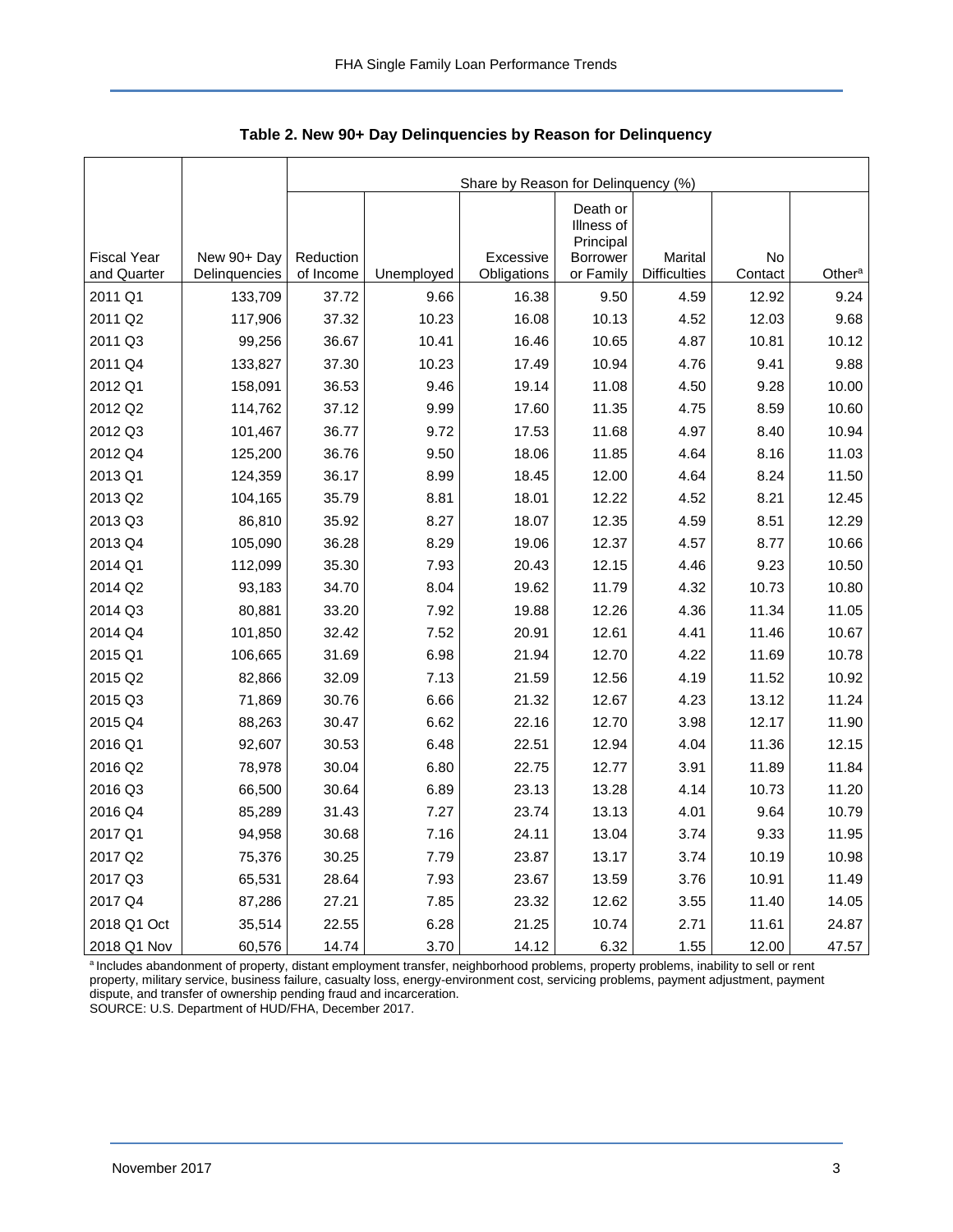<span id="page-4-0"></span>

|                           |                     | Rates of Active Loan Counts (%) |              |        |              |                   |              |                                  |  |  |  |
|---------------------------|---------------------|---------------------------------|--------------|--------|--------------|-------------------|--------------|----------------------------------|--|--|--|
|                           | <b>IIF</b>          | All Past                        |              |        |              |                   | In           | Serious                          |  |  |  |
|                           | Shares <sup>a</sup> | Due <sup>b</sup>                | 30-Day       | 60-Day | 90+ Day      | In<br>Foreclosure | Bankruptcy   | Delinquency<br>Rate <sup>c</sup> |  |  |  |
| <b>Loan Purpose</b>       |                     |                                 |              |        |              |                   |              |                                  |  |  |  |
| All Active Loans          | 7,988,634           | 12.27                           | 5.22         | 2.21   | 2.88         | 1.16              | 0.79         | 4.83                             |  |  |  |
| Purchase                  | 67.28               | 13.30                           | 5.68         | 2.48   | 3.23         | 1.12              | 0.80         | 5.14                             |  |  |  |
| Refinance                 | 32.72               | 10.13                           | 4.27         | 1.67   | 2.18         | 1.25              | 0.76         | 4.19                             |  |  |  |
| <b>Refinance</b>          |                     |                                 |              |        |              |                   |              |                                  |  |  |  |
| <b>Refinance Loans</b>    | 2,613,951           | 10.13                           | 4.27         | 1.67   | 2.18         | 1.25              | 0.76         | 4.19                             |  |  |  |
| Conventional              | 33.85               | 11.84                           | 4.79         | 1.88   | 2.57         | 1.70              | 0.90         | 5.17                             |  |  |  |
| No Cash Out               | 21.47               | 11.51                           | 4.72         | 1.77   | 2.49         | 1.62              | 0.90         | 5.01                             |  |  |  |
| Cash Out                  | 12.39               | 12.40                           | 4.90         | 2.07   | 2.70         | 1.83              | 0.91         | 5.43                             |  |  |  |
| <b>FHA</b>                | 10.98               | 8.17                            | 3.60         | 1.51   | 1.69         | 0.77              | 0.59         | 3.06                             |  |  |  |
| No Cash Out               | 6.32                | 8.05                            | 3.59         | 1.39   | 1.67         | 0.77              | 0.62         | 3.07                             |  |  |  |
| Cash Out                  | 4.66                | 8.33                            | 3.61         | 1.68   | 1.72         | 0.77              | 0.55         | 3.04                             |  |  |  |
| Streamline                | 55.17               | 9.47                            | 4.09         | 1.57   | 2.04         | 1.07              | 0.70         | 3.81                             |  |  |  |
| Credit Score Ranged       |                     |                                 |              |        |              |                   |              |                                  |  |  |  |
| Loans with Credit Scores  | 6,065,879           | 11.95                           | 5.11         | 2.19   | 2.84         | 1.07              | 0.73         | 4.65                             |  |  |  |
| < 500                     | 0.14                | 34.66                           | 11.02        | 5.07   | 10.28        | 4.96              | 3.34         | 18.57                            |  |  |  |
| 500-579                   | 2.06                | 34.68                           | 12.41        | 5.42   | 9.36         | 4.43              | 3.06         | 16.85                            |  |  |  |
| 580-619                   | 7.07                | 24.57                           | 9.78         | 4.20   | 6.25         | 2.59              | 1.75         | 10.59                            |  |  |  |
| 620-659                   | 30.03               | 17.15                           | 7.43         | 3.13   | 4.17         | 1.38              | 1.06         | 6.60                             |  |  |  |
| 660-719                   | 39.56               | 8.76                            | 3.92         | 1.68   | 1.95         | 0.74              | 0.47         | 3.16                             |  |  |  |
| 720-850                   | 21.14               | 3.93                            | 1.71         | 0.83   | 0.79         | 0.41              | 0.19         | 1.39                             |  |  |  |
| <b>Fiscal Year Cohort</b> |                     |                                 |              |        |              |                   |              |                                  |  |  |  |
| <b>All Cohorts</b>        | 7,988,634           | 12.27                           | 5.22         | 2.21   | 2.88         | 1.16              | 0.79         | 4.83                             |  |  |  |
| pre-2004                  | 8.00                | 18.72                           | 7.82         | 3.35   | 4.41         | 1.84              | 1.31         | 7.55                             |  |  |  |
| 2004                      | 2.10                | 19.63                           | 8.29         | 3.35   | 4.53         | 2.01              | 1.45         | 7.99                             |  |  |  |
| 2005                      | 1.51                | 21.98                           | 8.69         | 3.82   | 5.32         | 2.47              | 1.68         | 9.47                             |  |  |  |
| 2006                      | 1.19                | 25.05                           | 9.34         | 3.97   | 6.25         | 3.47              | 2.02         | 11.74                            |  |  |  |
| 2007                      | 1.13                | 29.39                           | 10.39        | 4.27   | 7.74         | 4.53              | 2.46         | 14.74                            |  |  |  |
| 2008                      | 2.69                | 29.39                           | 10.38        | 4.20   | 7.73         | 4.64              | 2.44         | 14.81                            |  |  |  |
| 2009                      | 5.91                | 19.86                           | 7.61         | 2.99   | 4.67         | 2.99              | 1.60         | 9.26                             |  |  |  |
| 2010                      | 7.61                | 14.57                           | 6.00         | 2.37   | 3.32         | 1.79              | 1.10         | 6.21                             |  |  |  |
| 2011                      | 6.12                | 12.34                           | 5.21         | 2.07   | 2.81         | 1.32              | 0.93         | 5.06                             |  |  |  |
| 2012                      | 7.49                | 10.32                           | 4.38         | 1.88   | 2.39         | 0.90              | 0.77         | 4.06                             |  |  |  |
| 2013                      | 10.37               | 8.84                            | 3.83         | 1.64   | 2.00         | 0.73              | 0.63         | 3.36                             |  |  |  |
| 2014                      | 5.14                | 13.61                           | 5.79         | 2.48   | 3.33         | 1.11              | 0.90         | 5.34                             |  |  |  |
| 2015                      | 9.70                | 11.14                           | 4.90         | 2.17   | 2.84         | 0.67              | 0.56         | 4.07                             |  |  |  |
| 2016<br>2017              | 13.57<br>15.15      | 9.11                            | 4.30<br>3.03 | 1.90   | 2.25<br>0.97 | 0.36<br>0.07      | 0.29<br>0.06 | 2.90<br>1.10                     |  |  |  |
|                           | 2.33                | 5.56                            |              | 1.43   |              |                   |              |                                  |  |  |  |
| 2018                      |                     | 0.76                            | 0.67         | 0.09   | 0.00         | 0.00              | 0.00         | 0.00                             |  |  |  |

**Table 3. Delinquency Rates by Loan and Property Characteristics**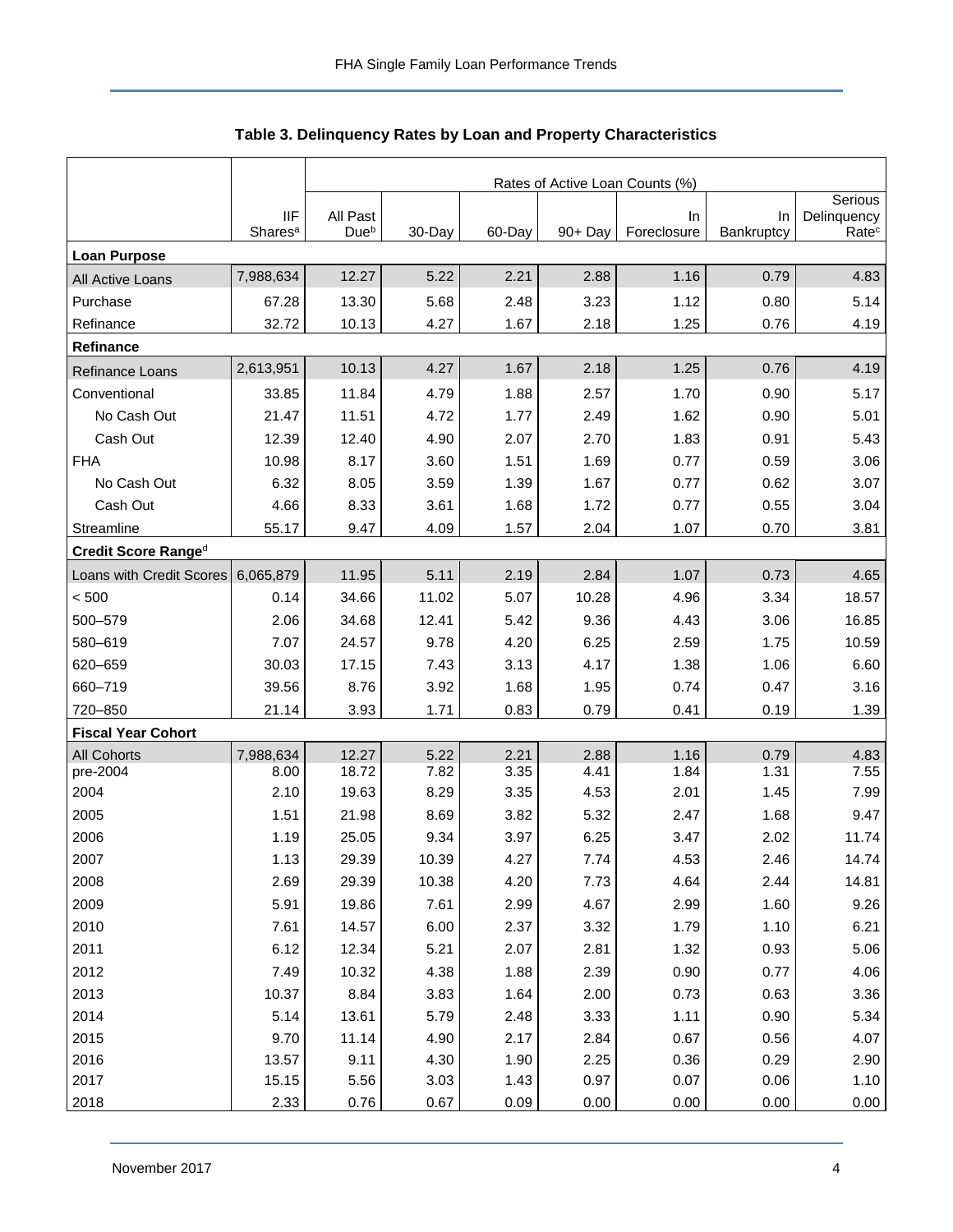|                                             |                     | Rates of Active Loan Counts (%) |        |        |            |             |            |                   |  |  |  |
|---------------------------------------------|---------------------|---------------------------------|--------|--------|------------|-------------|------------|-------------------|--|--|--|
|                                             |                     |                                 |        |        |            |             |            | Serious           |  |  |  |
|                                             | <b>IIF</b>          | All Past                        |        |        |            | In.         | In.        | Delinquency       |  |  |  |
|                                             | Shares <sup>a</sup> | Due <sup>b</sup>                | 30-Day | 60-Day | $90 + Day$ | Foreclosure | Bankruptcy | Rate <sup>c</sup> |  |  |  |
| Loan Amount at Origination (\$ thousands)   |                     |                                 |        |        |            |             |            |                   |  |  |  |
| All Loan Amounts                            | 7,988,634           | 12.27                           | 5.22   | 2.21   | 2.88       | 1.16        | 0.79       | 4.83              |  |  |  |
| < 50                                        | 3.19                | 14.30                           | 6.20   | 2.41   | 3.01       | 1.75        | 0.92       | 5.69              |  |  |  |
| $50 - 99$                                   | 23.30               | 14.15                           | 6.05   | 2.54   | 3.13       | 1.47        | 0.97       | 5.56              |  |  |  |
| 100-149                                     | 28.19               | 12.86                           | 5.49   | 2.34   | 3.04       | 1.11        | 0.89       | 5.04              |  |  |  |
| 150-199                                     | 19.88               | 11.60                           | 4.96   | 2.14   | 2.80       | 0.99        | 0.71       | 4.50              |  |  |  |
| 200-249                                     | 11.50               | 10.52                           | 4.44   | 1.96   | 2.60       | 0.92        | 0.59       | 4.11              |  |  |  |
| 250-399                                     | 11.55               | 10.26                           | 4.25   | 1.83   | 2.60       | 1.06        | 0.52       | 4.18              |  |  |  |
| 400-499                                     | 1.47                | 8.27                            | 3.44   | 1.21   | 2.12       | 1.08        | 0.43       | 3.63              |  |  |  |
| >499                                        | 0.93                | 6.95                            | 2.81   | 0.97   | 1.76       | 1.07        | 0.33       | 3.16              |  |  |  |
| <b>Property Type</b>                        |                     |                                 |        |        |            |             |            |                   |  |  |  |
| All Property Types                          | 7,988,634           | 12.27                           | 5.22   | 2.21   | 2.88       | 1.16        | 0.79       | 4.83              |  |  |  |
| Detached                                    | 86.57               | 12.27                           | 5.29   | 2.23   | 2.88       | 1.08        | 0.79       | 4.75              |  |  |  |
| Manufactured Housing                        | 3.16                | 14.50                           | 5.90   | 2.22   | 3.34       | 1.96        | 1.09       | 6.38              |  |  |  |
| 2-4 Units                                   | 2.03                | 11.29                           | 3.88   | 1.66   | 2.49       | 2.69        | 0.57       | 5.76              |  |  |  |
| Condo                                       | 3.35                | 9.45                            | 3.58   | 1.79   | 2.32       | 1.18        | 0.58       | 4.07              |  |  |  |
| Townhouse                                   | 4.88                | 13.02                           | 5.26   | 2.39   | 3.16       | 1.47        | 0.73       | 5.36              |  |  |  |
| <b>Purchase Loan Type</b>                   |                     |                                 |        |        |            |             |            |                   |  |  |  |
| All Purchase Loans                          | 5,374,099           | 13.30                           | 5.68   | 2.48   | 3.23       | 1.12        | 0.80       | 5.14              |  |  |  |
| Repeat                                      | 18.25               | 10.72                           | 4.77   | 1.95   | 2.42       | 0.91        | 0.66       | 3.99              |  |  |  |
| First-time                                  | 81.75               | 13.88                           | 5.88   | 2.60   | 3.40       | 1.17        | 0.83       | 5.40              |  |  |  |
| Seller-Funded Down Payment Assistance (DPA) |                     |                                 |        |        |            |             |            |                   |  |  |  |
| All Sources of Funds                        | 7,988,634           | 12.27                           | 5.22   | 2.21   | 2.88       | 1.16        | 0.79       | 4.83              |  |  |  |
| Non-DPA                                     | 97.49               | 11.91                           | 5.10   | 2.17   | 2.78       | 1.12        | 0.74       | 4.64              |  |  |  |
| <b>DPA</b>                                  | 2.51                | 26.16                           | 9.87   | 4.09   | 6.92       | 2.90        | 2.37       | 12.19             |  |  |  |

**Table 3. Delinquency Rates by Loan and Property Characteristics**

IIF = insurance in force.

a For each subpanel, the loan shares sum to 100%. However, in some of the subpanels, the total loans in the analysis do not sum to 100% of IIF. For example, the IIF shares for refinance loans sum to 100% of refinance loans. Streamline refinance loans are not included in the Credit Score Range analysis; the IIF shares in that panel, add to 100% of fully-underwritten loans.

**bIncludes all loans 30 or more days past due, including those in bankruptcy or foreclosure.** 

<sup>c</sup> Includes all loans 90 days past due plus all in-bankruptcy and in-foreclosure cases.

<sup>d</sup> Credit score reporting began in May 2004 but was not mandatory until July 2008. Streamline refinance loans do not require credit score reporting.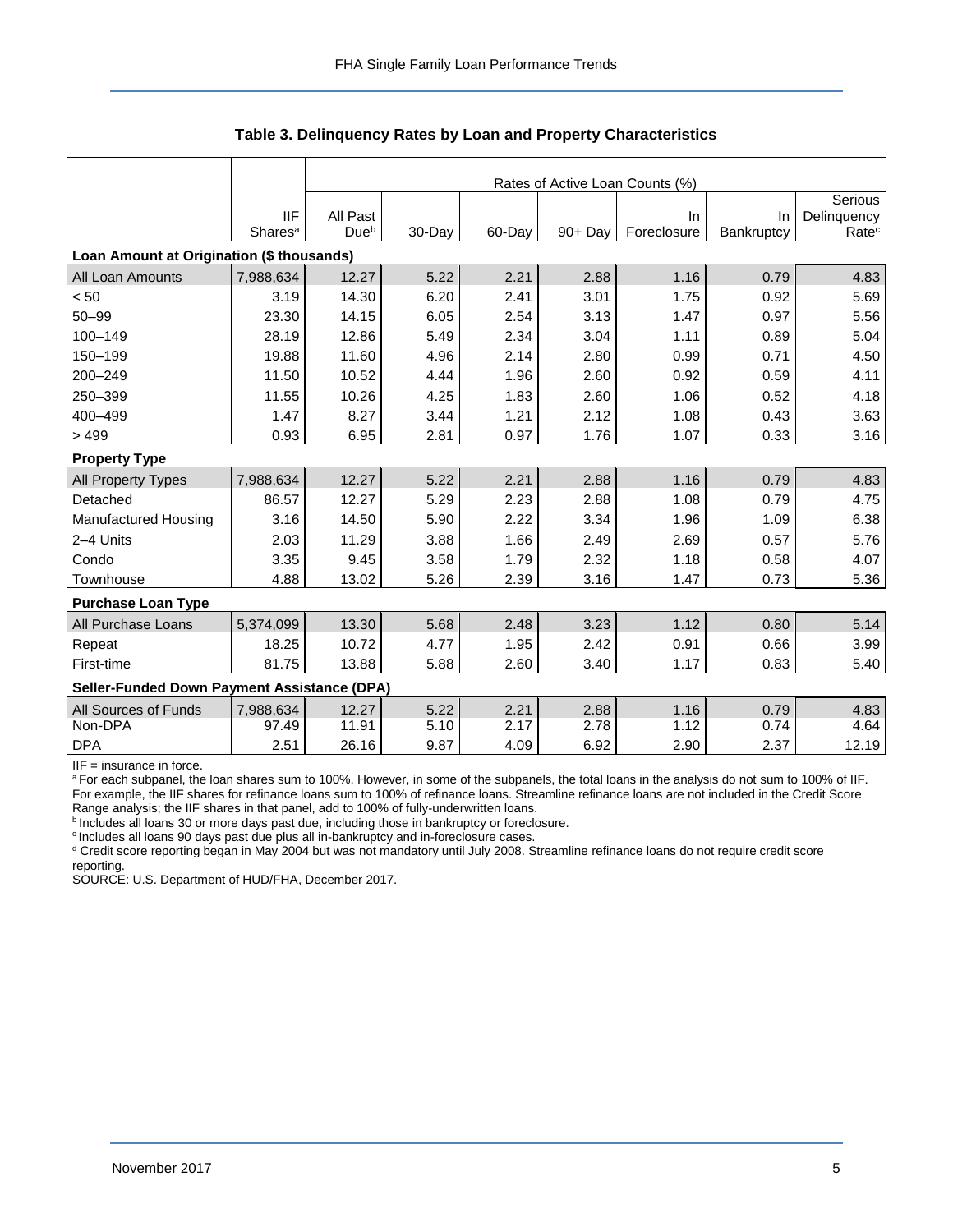<span id="page-6-0"></span>

|                                 | 2017                                                    |         |         |         |         |                               |         |         | 2016    |         |         |         |         |
|---------------------------------|---------------------------------------------------------|---------|---------|---------|---------|-------------------------------|---------|---------|---------|---------|---------|---------|---------|
| <b>Disposition Month</b>        | Oct                                                     | Sep     | Aug     | Jul     | Jun     | May                           | Apr     | Mar     | Feb     | Jan     | Dec     | Nov     | Oct     |
|                                 | Loss Components as Percentage of Defaulted Loan Balance |         |         |         |         |                               |         |         |         |         |         |         |         |
| Claim Expenses <sup>a</sup>     | 17.06                                                   | 17.75   | 19.35   | 18.46   | 18.72   | 19.10                         | 19.24   | 18.90   | 19.14   | 18.58   | 17.94   | 18.83   | 18.87   |
| Holding Costsb                  | 4.66                                                    | 4.91    | 5.01    | 4.69    | 4.72    | 4.79                          | 5.32    | 4.81    | 4.75    | 4.83    | 4.92    | 4.82    | 4.96    |
| Loss on Collateral <sup>c</sup> | 30.56                                                   | 28.58   | 29.97   | 28.86   | 28.88   | 29.02                         | 29.09   | 31.57   | 33.44   | 32.32   | 31.08   | 31.64   | 32.62   |
| Sales Expense                   | 4.25                                                    | 4.42    | 4.44    | 4.60    | 4.47    | 4.56                          | 4.67    | 4.40    | 4.30    | 4.40    | 4.33    | 4.30    | 4.21    |
| Program Discounts <sup>d</sup>  | 0.02                                                    | 0.08    | 0.12    | 0.38    | 0.22    | 0.13                          | 0.19    | 0.16    | 0.15    | 0.17    | 0.11    | 0.14    | 0.14    |
| Net Loss Rate <sup>e</sup>      | 51.64                                                   | 53.22   | 57.84   | 55.82   | 56.71   | 56.52                         | 57.66   | 59.19   | 61.62   | 59.82   | 57.92   | 59.38   | 60.23   |
|                                 |                                                         |         |         |         |         | <b>Average Amount (\$)</b>    |         |         |         |         |         |         |         |
| Average Dollar Loss             | 62,197                                                  | 64,028  | 69,721  | 67,485  | 68,522  | 68,316                        | 71,046  | 71,559  | 72,982  | 70,357  | 68,400  | 70,455  | 70,137  |
| Average Unpaid Balance          | 120,436                                                 | 120,310 | 120,548 | 120,888 | 120,828 | 120,875                       | 123,224 | 120,890 | 118,430 | 117,618 | 118,085 | 118,659 | 116,456 |
|                                 |                                                         |         |         |         |         | <b>Occurrence Count</b>       |         |         |         |         |         |         |         |
| Number of Dispositions          | 2,062                                                   | 2,437   | 2,837   | 2,608   | 3,331   | 3,697                         | 3,550   | 4,520   | 3,639   | 3,630   | 4,190   | 4,196   | 4,528   |
| <b>Number of Discounts</b>      | $\overline{\mathbf{c}}$                                 | 6       | 11      | 14      | 21      | 14                            | 19      | 25      | 14      | 18      | 11      | 14      | 19      |
| <b>Stage</b>                    |                                                         |         |         |         |         | <b>Average Time in Months</b> |         |         |         |         |         |         |         |
| Delinquencyf                    | 12.3                                                    | 13.3    | 13.2    | 12.9    | 13.3    | 13.2                          | 13.2    | 13.2    | 13.4    | 12.9    | 13.1    | 13.3    | 12.8    |
| Foreclosure <sup>g</sup>        | 13.0                                                    | 13.1    | 14.6    | 13.8    | 13.9    | 13.6                          | 14.1    | 13.5    | 13.5    | 12.7    | 12.3    | 13.1    | 12.9    |
| Deed Transferh                  | 13.9                                                    | 12.9    | 12.8    | 12.2    | 12.2    | 12.3                          | 12.0    | 11.9    | 12.0    | 11.5    | 12.0    | 11.8    | 11.7    |
| <b>REO</b>                      | 4.6                                                     | 4.6     | 4.7     | 4.6     | 4.6     | 4.7                           | 4.9     | 5.1     | 5.2     | 5.1     | 5.0     | 5.0     | 5.0     |
| All Stages                      | 43.8                                                    | 43.8    | 45.3    | 43.4    | 43.9    | 43.7                          | 44.0    | 43.6    | 43.9    | 42.1    | 42.4    | 43.1    | 42.5    |

**Table 4. REO Components of Loss by Property Disposition Month**

<sup>a</sup> Includes interest on principal.

**b** Management, maintenance, repairs, administration, and security, net of rent and other income.

<sup>c</sup> Value when foreclosed (UPB) minus value received in REO; does not include Streamline refinances.

 $d$  Rate over all dispositions; effect is greater in the cases where a discount actually is given.

<sup>e</sup> Profit (loss) divided by Unpaid Principal Balance (UPB). The listed cost categories are not exhaustive, and they will not sum to the loss rate.

<sup>f</sup> First missed payment to date foreclosure initiated.

<sup>g</sup> Initiation of foreclosure proceedings to auction date.

h Auction date to HUD acquisition date.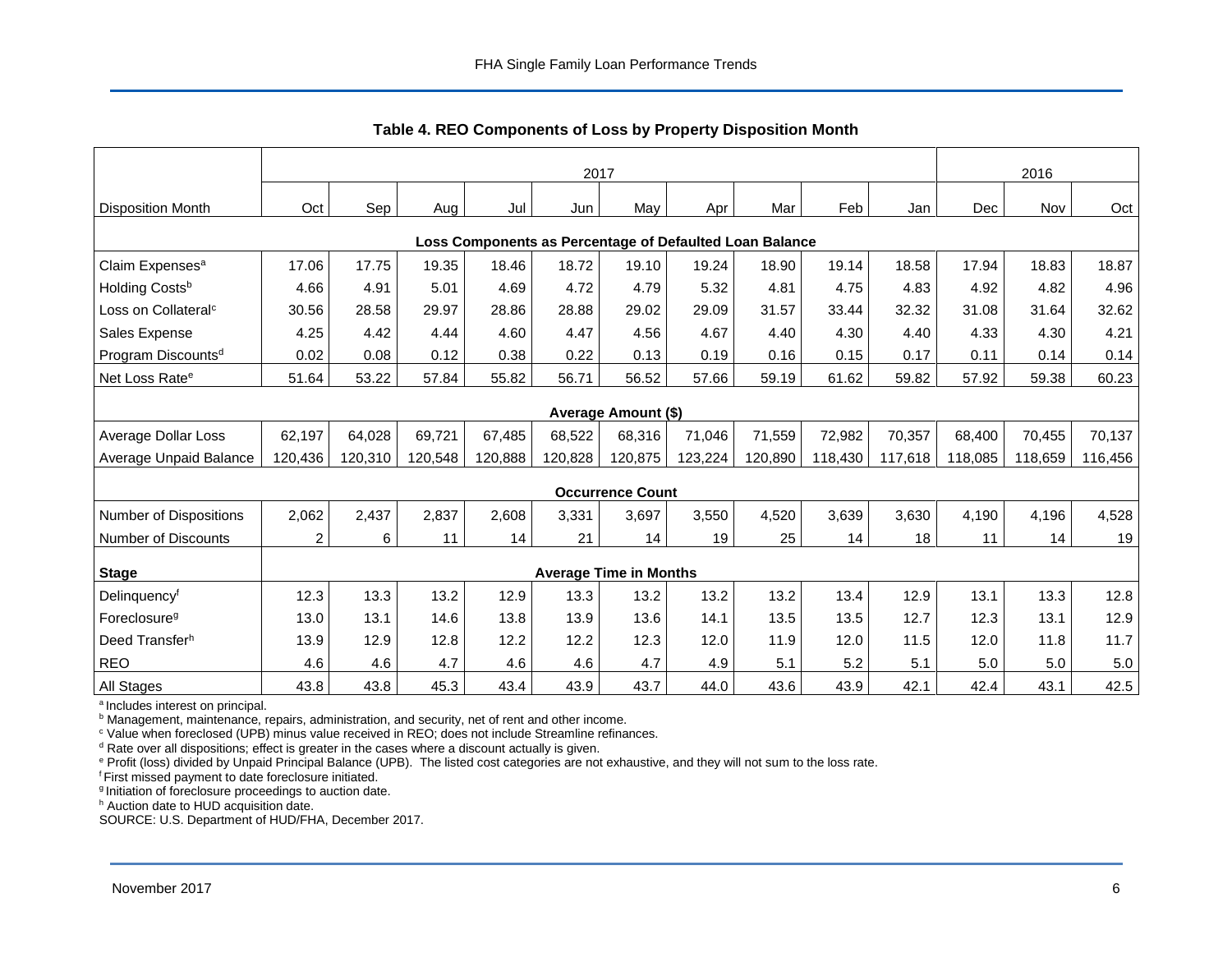**Figure 1. Serious Delinquency Rate by Fiscal Year**

<span id="page-7-0"></span>

NOTE: The FY 2009 cohort is separated into two parts, representing loan originations from October through March in 2009-1 and loan originations from April through September in 2009-2. The last six months of the origination period have been removed to ensure seasoning of loans. SOURCE: U.S. Department of HUD/FHA, December 2017.